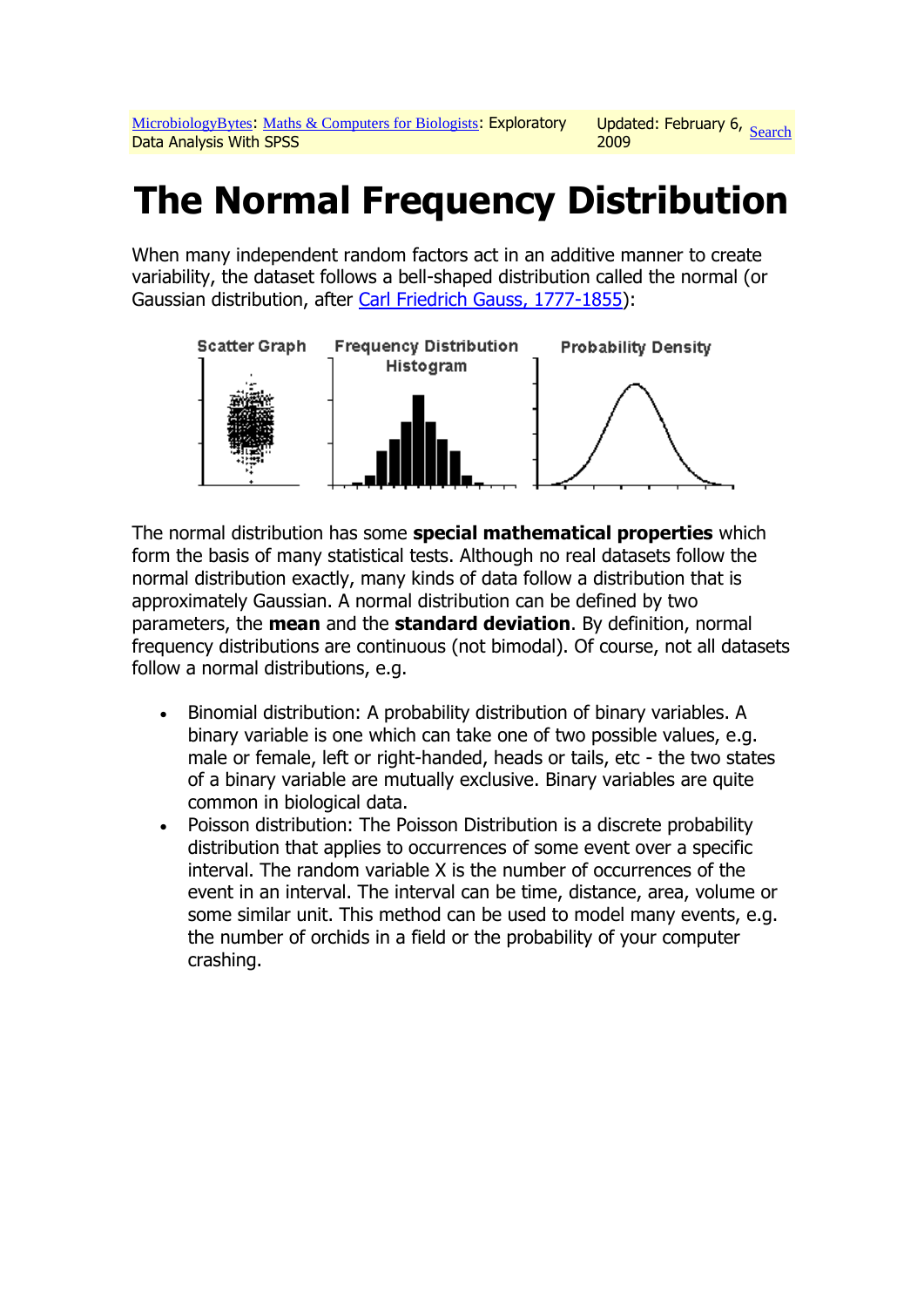

## **How to recognize a normal (& non-normal) distribution:**

- 1. In a perfect normal frequency distribution, the mean, median and mode are equal. The data is continuous and symmetrically distributed around the central point. This does not mean that there are no outliers, but the data is no bimodal (or multimodal).
- 2. In a perfect normal frequency distribution:
	- $\circ$  68% of samples fall between  $\pm$  1 standard deviations from the mean
	- $\circ$  95% of samples fall between  $\pm$  2 standard deviations from the mean
	- $\circ$  99.7% of samples fall between  $\pm$  3 standard deviations from the mean
- 3. Kolmogorov-Smirnov & Shapiro-Wilk tests: statistical methods which determine whether one distribution is significantly different from another.
- 4. Normal Probability Plots: PP and QQ plots

Fortunately, SPSS contains powerful, easy to use tools which make it easy to assess frequency distributions and help you make decisions about which tests to use (see below).

### **Parametric & Nonparametric Methods:**

Statistical methods which depend on the parameters of populations or probability distributions and are referred to as **parametric methods**. Parametric tests include:

- t-test
- ANOVA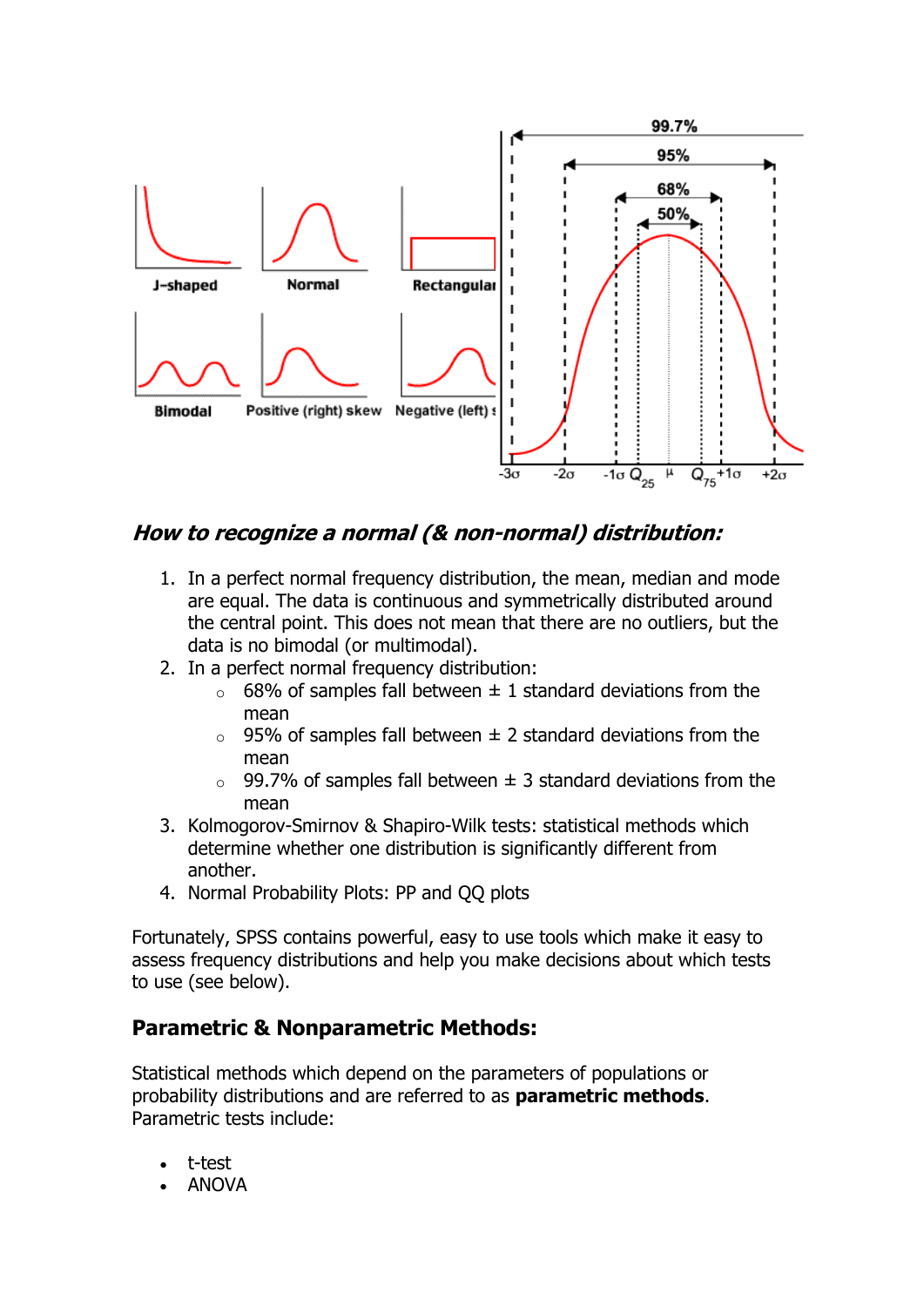• many others

These tests are only meaningful for numerical data which is sampled from a population with an underlying **normal distribution** or whose distribution can be **rendered normal by mathematical transformation**.

**Nonparametric methods** require fewer assumptions about a population or probability distribution and are applicable in a wider range of situations:

1. Methods used with **qualitative** data.

or:

2. Methods used with **quantitative** data when **no assumption can be made about the population probability distribution**.

Nonparametric methods are useful in situations where the assumptions required by parametric methods appear questionable. A few of the more commonly used nonparametric methods include:

- Chi-squared test
- Spearman rank correlation coefficient
- [Wilcoxon signed-rank test](http://www.google.com/search?q=Wilcoxon+signed+rank+test&num=50)
- [Mann-Whitney-Wilcoxon test](http://www.google.com/search?q=Mann+Whitney+Wilcoxon+test&num=50)

These tests are characterised as distribution free - i.e. neither the values obtained nor the population from which the sample was drawn need have a normal distribution. Unlike the parametric tests which can give erroneous results these can always be used safely regardless of the distribution of the data.

Unfortunately, they are less flexible in practice and less powerful than parametric tests. In cases where both parametric and nonparametric methods are applicable, **statisticians usually recommend using parametric methods** because they tend to provide better precision.

# **Exploratory Data Analysis (EDA)**

## **Why perform EDA?**

- To reveal possible errors in the data, e.g. outliers.
- To reveal features of the dataset, e.g. symmetry, skew, scatter.
- To test for a normal distribution.
- To determine whether parametric or non-parametric tests should be used.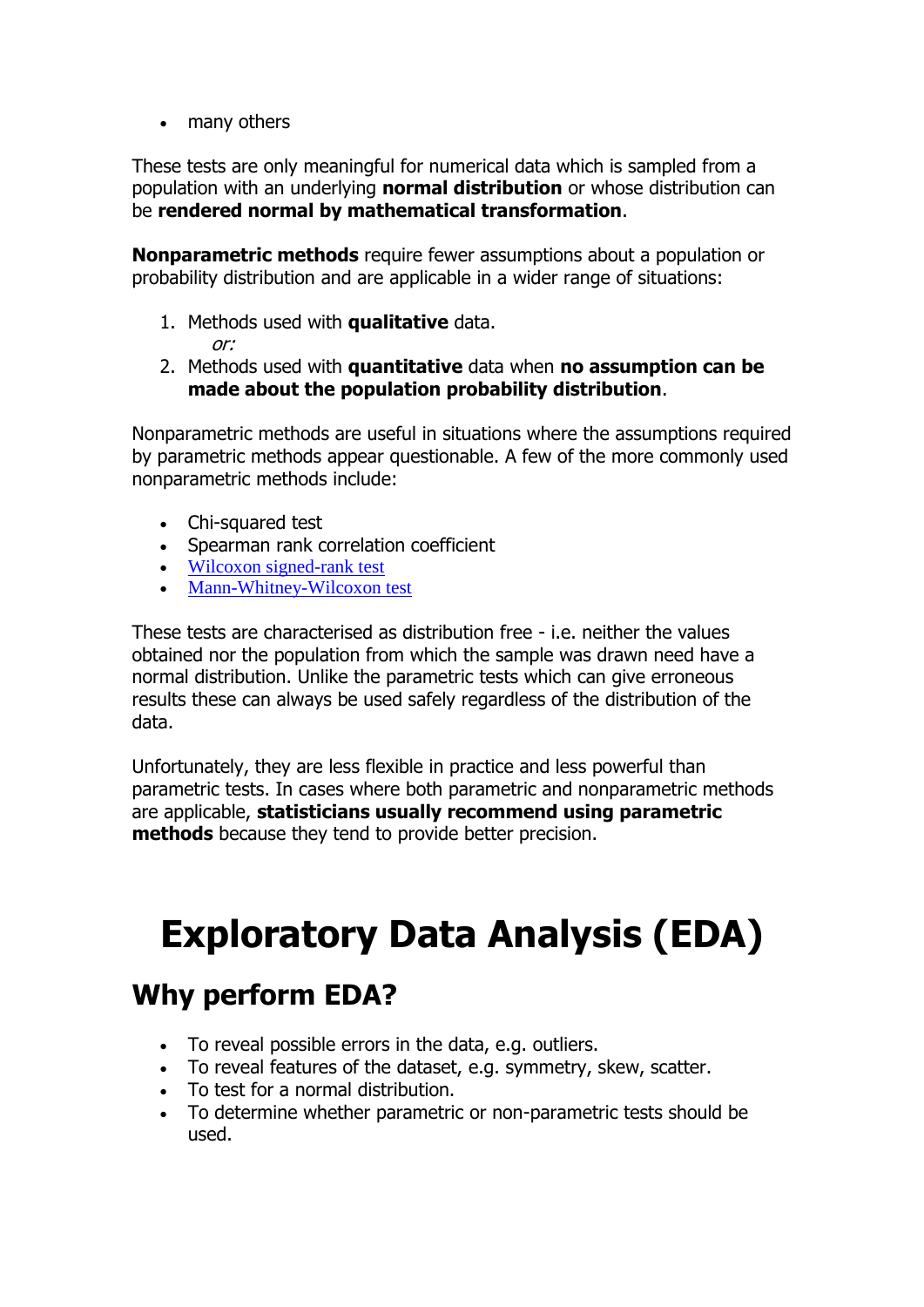Much of statistics is about detecting patterns - something which the human eye and brain are very good at. EDA shows you the patterns which are hidden when the data is in numerical form.

#### **Never, ever, run any statistical test without performing EDA first!**

EDA includes:

- **Descriptive statistics** (numerical summaries): mean, median, range, variance, standard deviation, etc. In SPSS choose **Analyze: Descriptive Statistics: Descriptives**.
- **Kolmogorov-Smirnov & Shapiro-Wilk tests**: These methods test whether one distribution (e.g. your dataset) is significantly different from another (e.g. a normal distribution) and produce a numerical answer, yes or no. Use the Shapiro-Wilk test if the sample size is between 3 and 2000 and the Kolmogorov-Smirnov test if the sample size is greater than 2000. Unfortunately, in some circumstances, both of these tests can produce misleading results, so "real" statisticians prefer graphical plots to tests such as these.
- **Graphical methods**:
	- $\circ$  frequency distribution histograms
	- $\circ$  stem & leaf plots
	- o scatter plots
	- o box & whisker plots
	- o Normal probability plots: PP and QQ plots
	- o Graphs with error bars (Graphs: Error Bar)

The good news is that SPSS makes EDA very easy:

- **Analyze: Descriptive Statistics: Explore** Select: **Both** (Statistics and Plots) and under Plots, select **Normality plots with tests.**
- **Graphs: Histogram**, select **Display normal curve**.
- **Graphs: P-P**, select **Test Distribution: Normal.**
	- o Normal probability plots (P-P plots) show the expected statistics from a sample taken from the Normal distribution with mean 0 and variance 1 against the data values ordered from smallest to largest. If the data inspected have a Normal frequency distribution, a plot of the data against the expected statistics should produce a straight line. SPSS also produces a variant of the probability plot called a Q-Q plot, or quantile-quantile plot in which percentiles of the standard normal distribution are plotted against percentiles of the data. Both P-P and Q-Q plots highlight departures from Normality. The Q-Q plot is more sensitive to deviances from normality in the tails of the distribution, whereas the normal probability plot is more sensitive to deviances near the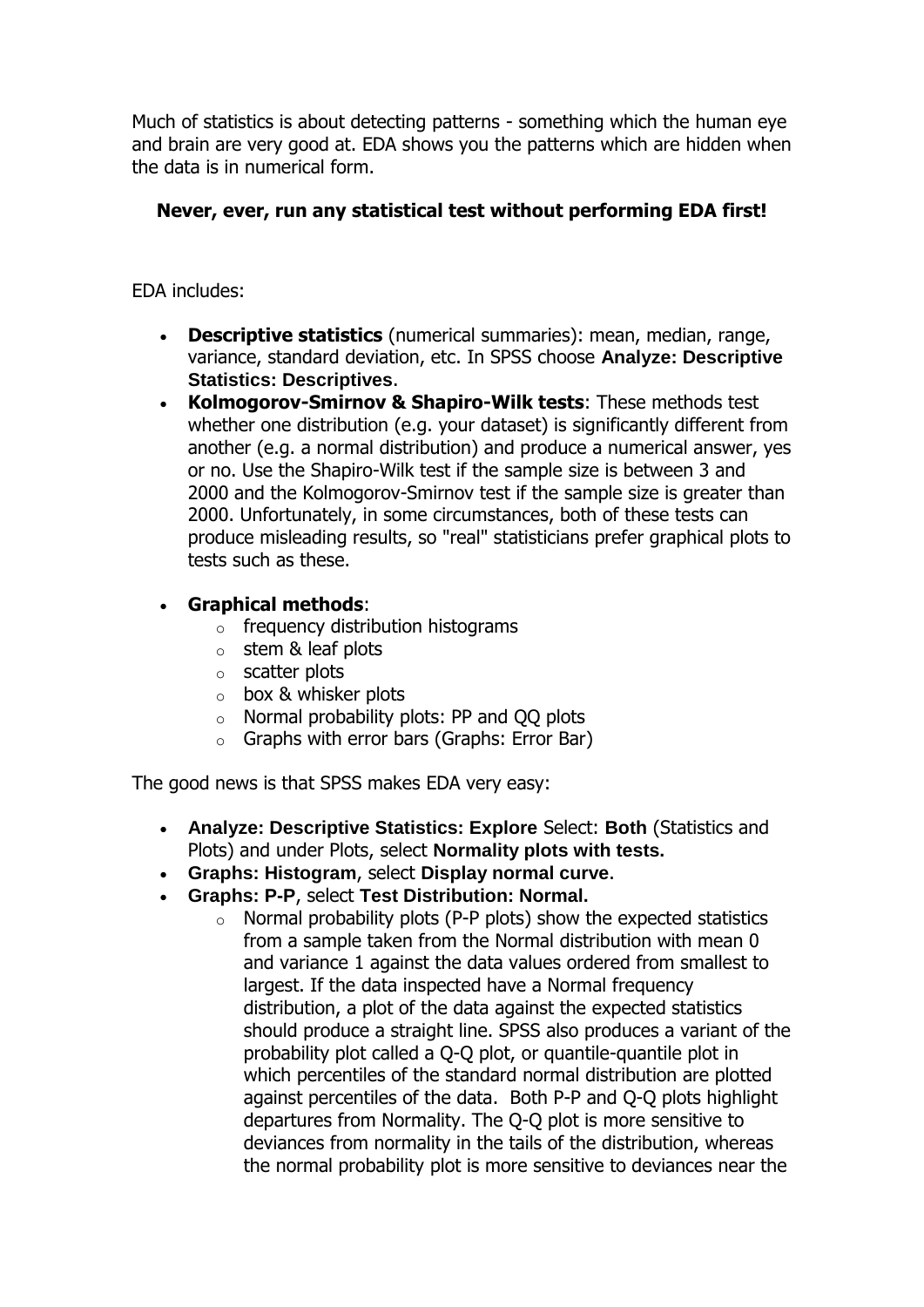mean of the distribution. If the observed points curve above or below the normal plot line, this indicates the [kurtosis](http://www.google.com/search?q=kurtosis) departs from a normal distribution, whereas if the observed plot is S-shaped, this shows the data is skewed.

#### **Important: Treatment of Missing Values:**

If you run **Analyze: Descriptive Statistics: Explore**, SPSS will "Exclude cases listwise". What this means in practice is that all the variables (columns) will be treated as if they have the same number of cases (rows). If this is true then there's no problem, but if not, then some of the EDA statistics will be wrongly calculated. To avoid this problem, in the **Analyze: Descriptive Statistics: Explore** dialog, click the **Options** button and select: **Exclude cases pairwisewise**:



## **EDA on what?**

As a first approximation, it may be useful to perform EDA on an entire datset to get a quick feeling for what the data looks like. However, if you are going to be comparing groups (subsets of the data) using a parametric test, you need to ensure that each of the groups being compared has a normal frequency distribution, so you need to perform EDA on all the groups separately.

## **Transforming Data**



In the results from DNA microarray experiments, many of the hybridized spots have very low fluorescence. However, a few of the spots have very strong fluorescence. This produces a strong positively-skewed distribution: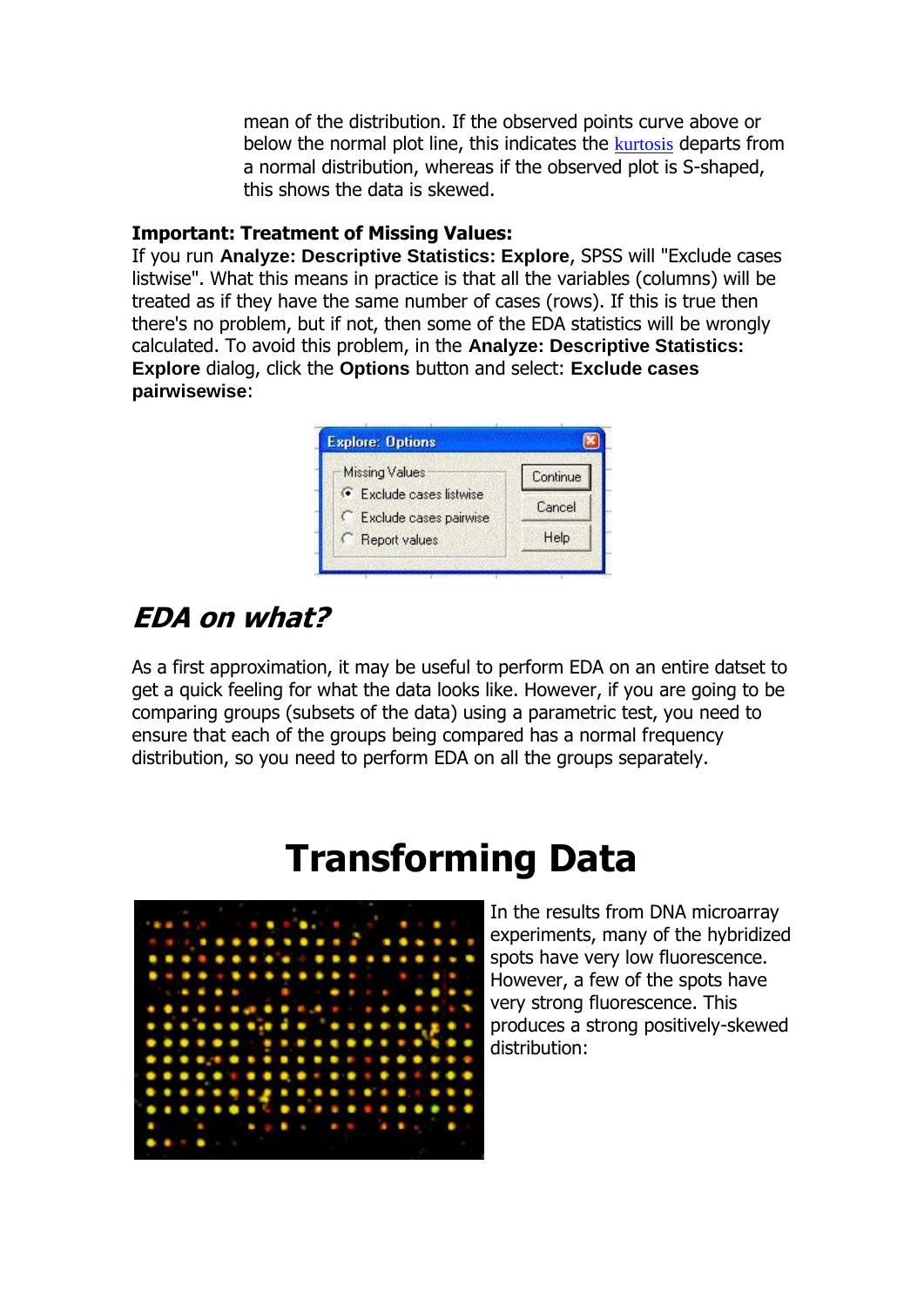



In this case, the relatively small number of highintensity samples distorts the results. Since this is not a normal distribution, calculating the mean is misleading and statistical tests based on the normal distribution would give meaningless answers. The solution is to divide the fluorescence intensity of each sample by the **median** fluorescence intensity. Plotting the result of this gives a normal distribution.

Different sorts of mathematical transformation work best for different datasets:

- Calculating the **square root** (Sqrt) of each datapoint may help to normalize weakly skewed datasets.
- Calculating the **logarithm** (Log10/Ln) of each datapoint helps to normalize more strongly skewed datasets ("log-normal" distribution). Any type of log will do this.
- Calculating the **reciprocal** (1/var) of of each datapoint may produce a normal distribution from an exponential dataset.

While it is worth remembering the above suggestions, transforming a dataset is an empirical exercise - perform several of the most likely transformations and test for a normal distribution by EDA. People get understandably concerned about transforming data. Transforming data to allow you to use parametric statistics is completely legitimate as log as:

- You clearly document what transformations you have performed.
- You do not forget that you are no longer working with raw data!
- You do not try to compare a transformed dataset with a raw dataset, e.g. if you want to do a t-test on two datasets and one is non-normal, you must apply the same transformation to both datasets!

Read this [excellent article.](http://www.microbiologybytes.com/maths/graphics/transformation.pdf) To transform variables in SPSS:**Transform: Compute**, and select the options you want to construct a new variable, e.g. **Ln, Lg10, Sqrt, 1/[var]**, etc: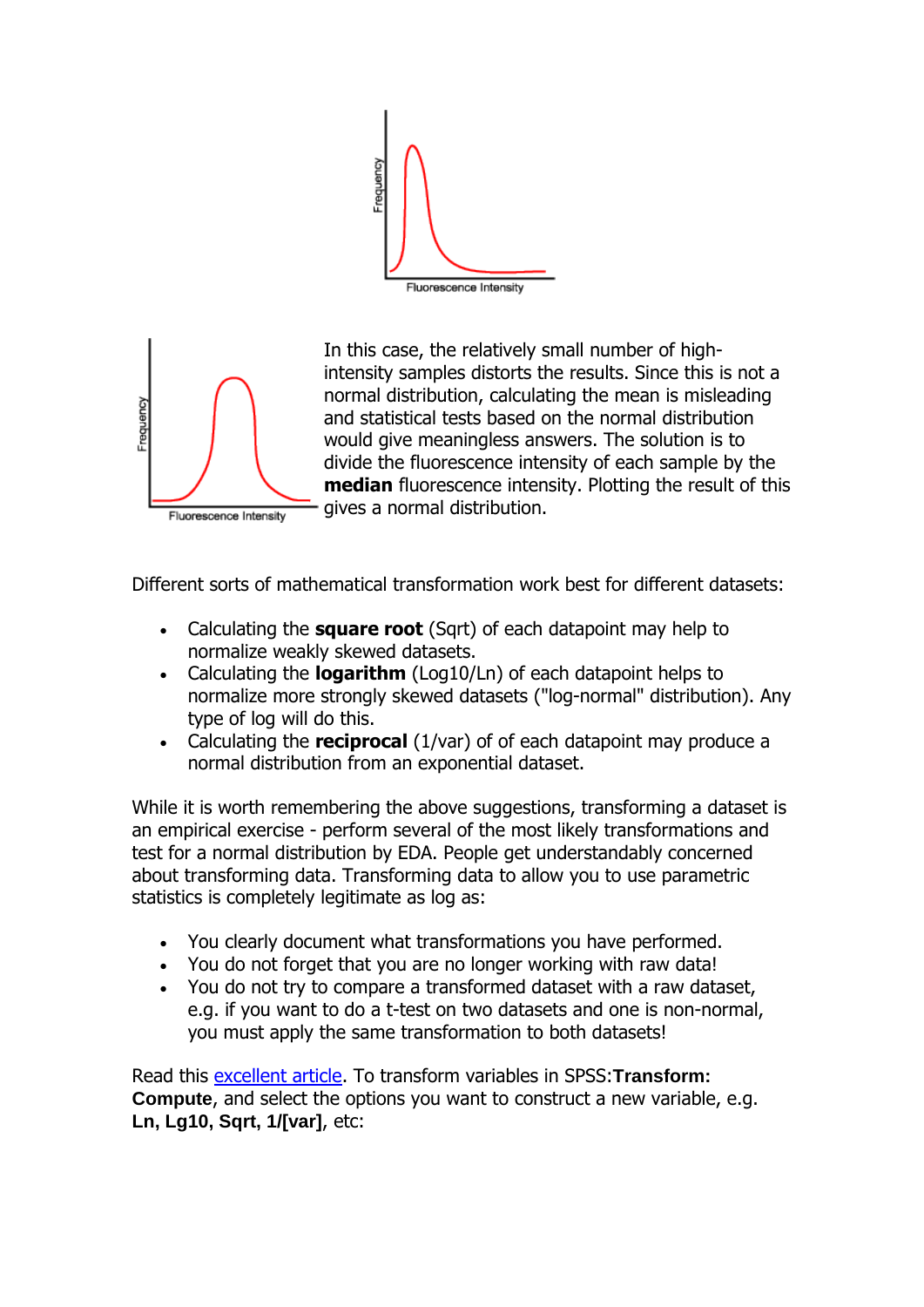

**Transform: Compute**: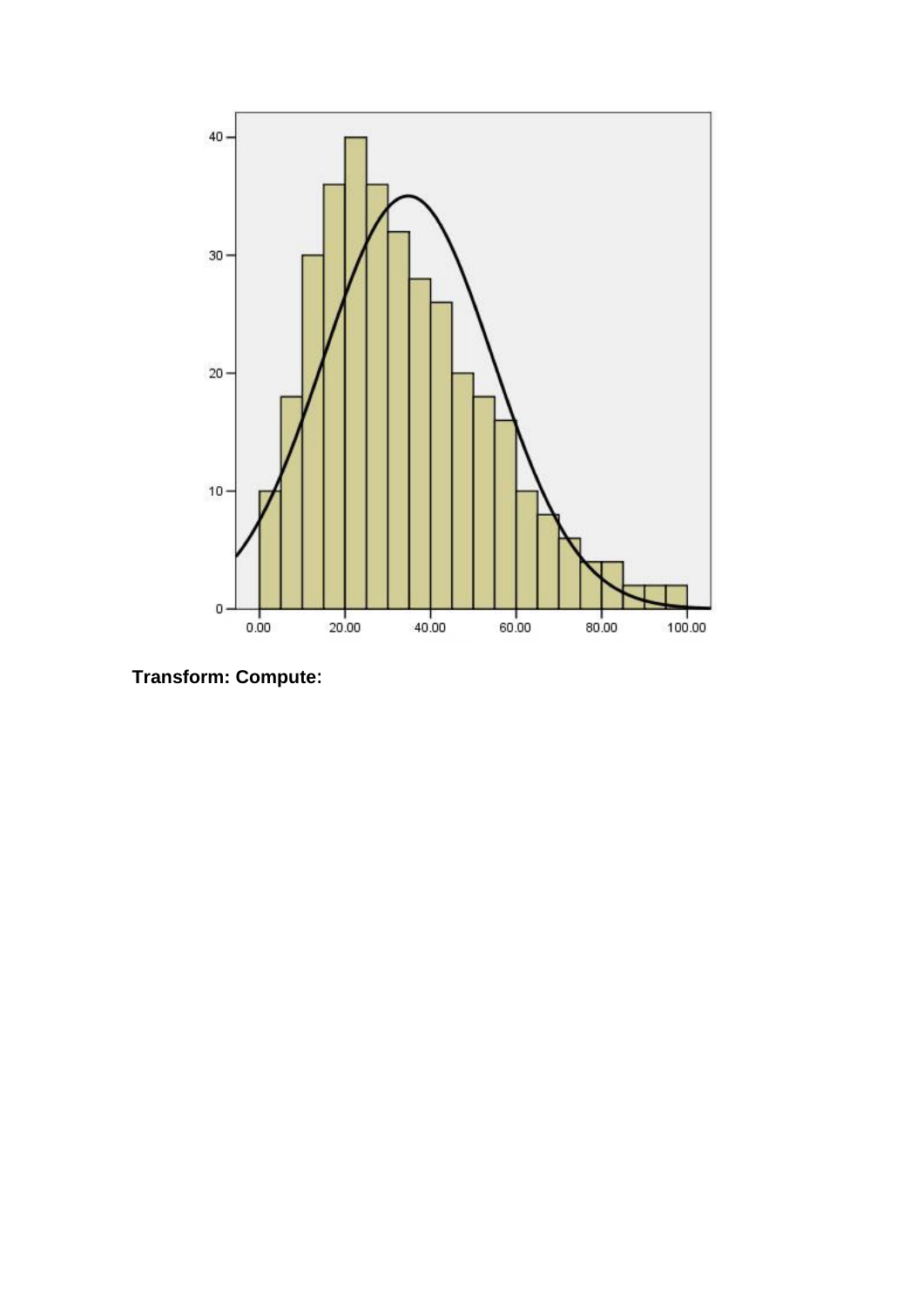| <b>Compute Variable</b>                                   |                                                                                                                                                                                                                                                                                                                                                                                                                           | ×             |
|-----------------------------------------------------------|---------------------------------------------------------------------------------------------------------------------------------------------------------------------------------------------------------------------------------------------------------------------------------------------------------------------------------------------------------------------------------------------------------------------------|---------------|
| Target Variable:<br>Transformed                           | Numeric Expression:<br>Sqrt(Skew)<br>$=$                                                                                                                                                                                                                                                                                                                                                                                  |               |
| Type & Label                                              |                                                                                                                                                                                                                                                                                                                                                                                                                           |               |
| Skew                                                      | ٠<br>Function group:<br>$\bf{8}$<br>$\mathbf{9}$<br>All<br>7<br>$\rightarrow$<br>$\langle$<br>$\ddot{}$<br>Arithmetic<br>5 <br>4 <br>6<br>$>=$<br>$\leq$<br>CDF & Noncentral CDF<br>Conversion<br>3<br>$\overline{c}$<br>$\sim_{\equiv}$<br>$\mathbf{1}$<br>Current Date/Time<br>0<br>8<br>Date Arithmetic<br>Date Creation<br>XX<br>Delete<br>$\Box$<br>Date Extraction<br>$L_{\text{max}} = \mathbf{D} \mathbf{\Gamma}$ | $\frac{1}{2}$ |
|                                                           | <b>Functions and Special Variables:</b><br>LG10(numexpr). Numeric. Returns the<br>base-10 logarithm of numexpr, which must<br>Abs<br>be numeric and greater than 0.<br><b>Arsin</b><br><b>Artan</b><br>Cos<br><b>Exp</b><br>Lg10<br>Ln<br>Lngamma<br>$\sim$<br>Mod<br><b>Rnd</b>                                                                                                                                          | Ë             |
| Sin.<br>(optional case selection condition)<br>If<br>Sart |                                                                                                                                                                                                                                                                                                                                                                                                                           |               |
|                                                           | OK<br>Paste<br><b>Reset</b><br>Cancel<br>Help                                                                                                                                                                                                                                                                                                                                                                             |               |

becomes: